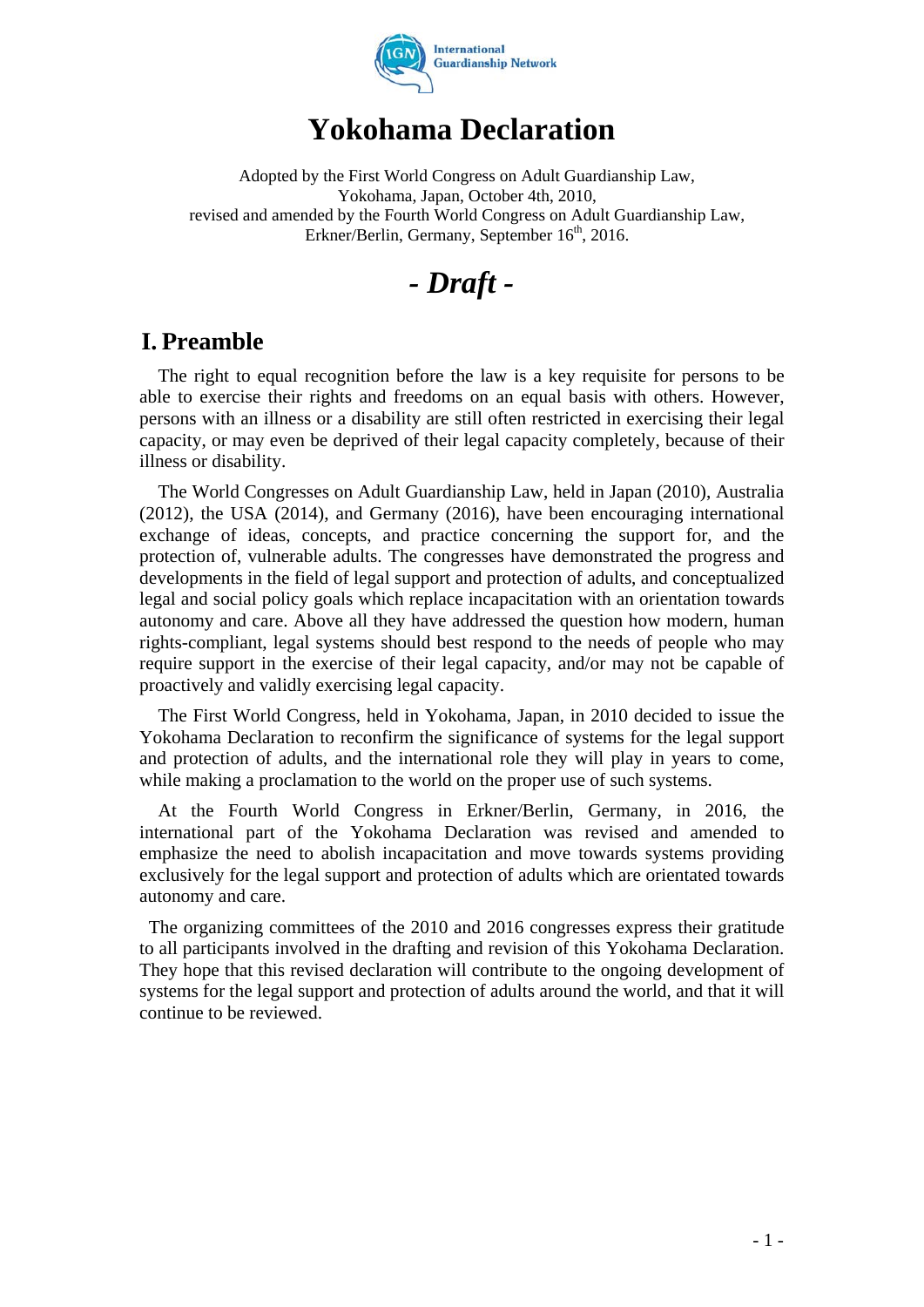

## **II. International Part**

#### **1. WE ACKNOWLEDGE** that:

- (1) throughout the world the number of adults who may require support and/or protection in the exercise of their legal capacity is increasing due to a combination of demographic factors, social changes, medical advances, and improvements in living conditions;
- (2) these developments have a major impact on resources for health care, pensions, benefits, housing, transport, and social services, and will be a serious socioeconomic issue for decades to come;
- (3) there is emerging evidence and awareness of the nature and extent of the abuse of such people in both family and institutional environments; and
- (4) despite an overall improvement in the protection of human rights, in many states the law relating to the exercise of legal capacity has been either neglected or not fully developed to take into account modern thinking with regard to autonomous and anticipatory actions and decisions, best practice when assessing needs for support in the exercise of legal capacity, and establishing the procedures for providing such support and necessary protection.

#### **2. WE AFFIRM** the guiding principles and provisions:

- (1) of the *United Nations Universal Declaration of Human Rights of 10 December 1948,* and subsequent UN Human Rights Conventions, particularly the *Convention of 13 December 2006 on the Rights of Persons with Disabilities*, which convention requires states parties to reaffirm the universality, indivisibility, interdependence, and interrelatedness of all human rights, and to reaffirm the full enjoyment of such rights without discrimination;
- (2) of the *Hague Convention of 13 January 2000 on the International Protection of Adults,* which regulates jurisdiction, applicable law, recognition, enforcement and co-operation; and
- (3) within their areas of application, of relevant regional and national human rights instruments such as the Eu*ropean Convention on Human Rights and Fundamental Freedoms* (1950), the Afri*can Charter on Human and People's Rights* (1981), and the *Canadian Charter of Rights and Freedoms* (1982).

**3. WE DECLARE** that in the context of the legal support and protection of adults:

- (1) all adults must be assumed to have the capability to exercise their legal capacity without support unless it is established that they require support or need protection in relation to a particular act or decision;
- (2) support and protection includes taking all practicable steps to enable the adult to exercise his or her legal capacity.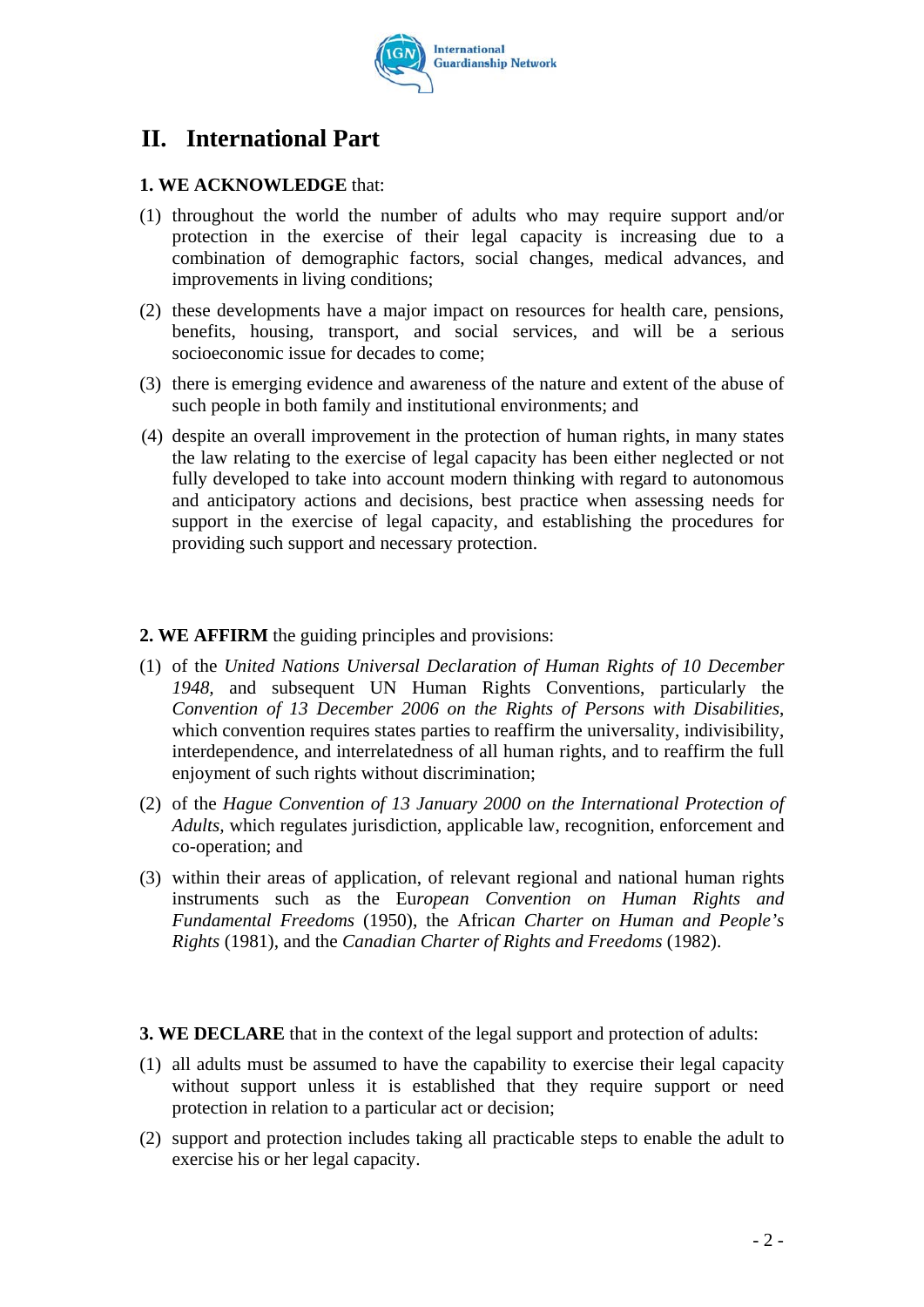

- (3) law and practice should recognize that requirements for support and protection are both "issue specific" and "time specific", that they can vary in intensity and can vary according to the nature and effect of the particular act or the decision to be made, and that they can fluctuate in an individual from time to time.
- (4) measures established autonomously by an adult should have precedence over other measures relating to the exercise of legal capacity.
- (5) the imposition in any individual case of any measure of support and protection should be limited to the minimum necessary intervention to achieve the purpose of that measure.
- (6) measures of support and protection should be subject to periodic and regular review by an independent authority. The adult should have an effective right to institute such a review irrespective of his/her legal capacity.
- (7) measures in relation to the exercise of legal capacity should only be imposed where it is established that they are necessary and in accordance with international human rights law. They should not be applied in order to protect third parties.
- (8) all forms of incapacitation which restrict legal capacity irrespective of the existing capabilities of the adult should be abolished.

**4. WE FURTHER DECLARE** that any adult who requires support and/or protection in the exercise of legal capacity for any matter is entitled - if necessary - to have a legal representative. Such representative, and any other person accorded any role in relation to the exercise of legal capacity of another, shall:

- (1) involve the adult in all decision-making processes to the greatest possible extent;
- (2) encourage participation and help the adult to act independently in those areas where he or she is able;
- (3) provide the adult with assistance and support, and actively pursue things to which he or she may be entitled, such as pensions, benefits, or social services;
- (4) actively assist the adult to resume or assume independent or interdependent living wherever possible;
- (5) act in a manner which respects the rights, will and preferences of the adult;
- (6) respect and follow the adults wishes, values, and beliefs to the greatest possible extent;
- (7) respect the adult's civil and human rights, and take action on his or her behalf whenever those rights are threatened;
- (8) be alert to, and seek to avoid, any conflict between his or her own interests and the interests of the adult for whom he or she is acting;
- (9) not take advantage of his or her position;
- (10)act honestly and in good faith;
- (11)act with due care and diligence when acting on behalf of the adult;